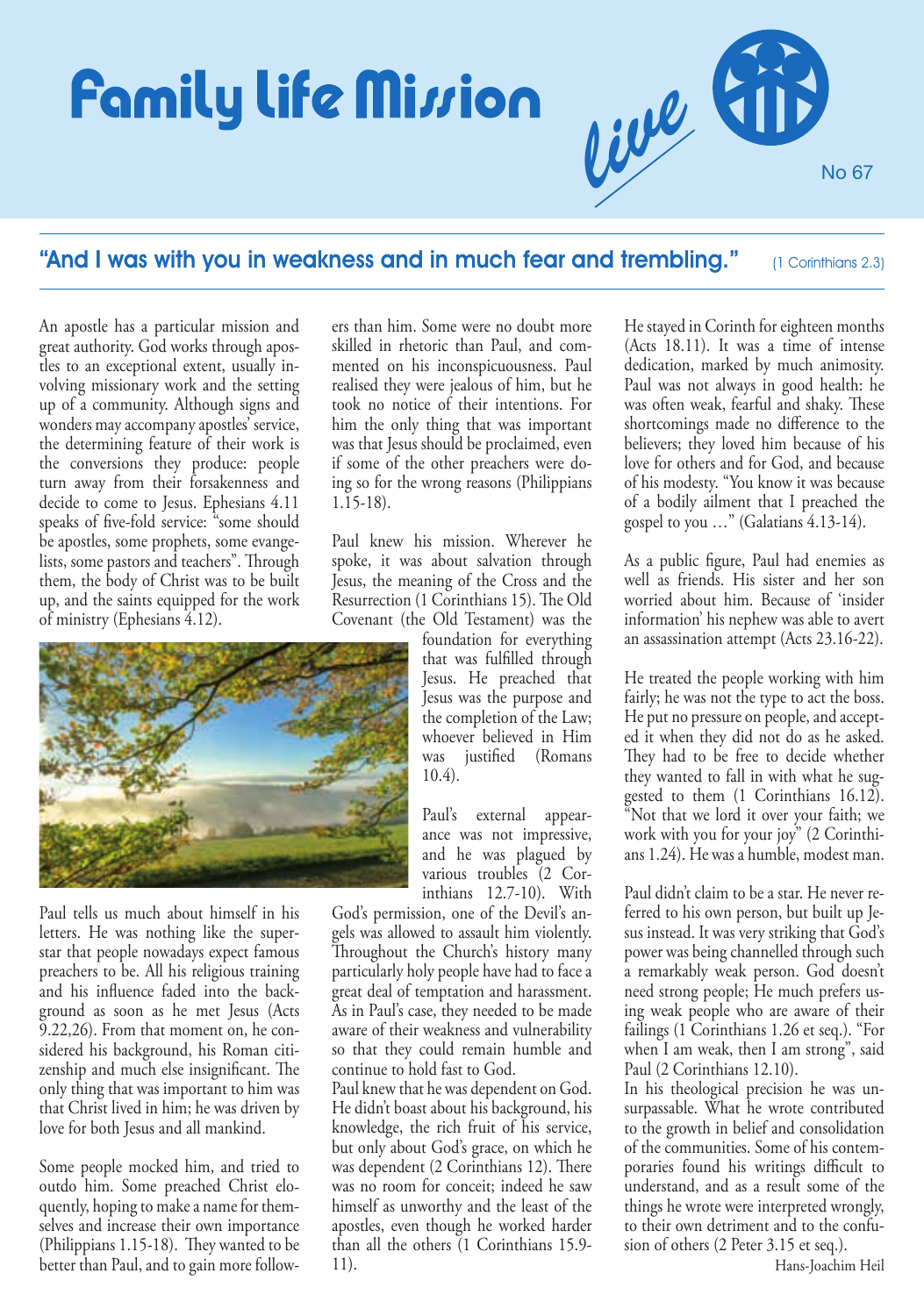# Key words for a good marriage

Most of us were in a really enthusiastic mood when we stood before the altar at our wedding. We radiated happiness as we blissfully answered "I do" to the question "Do you take this man to be your husband in happiness and sadness? Will you be true to him, and love and honour him?"

When did these convictions fade out of our everyday married lives? Why have they disappeared in the fullment of duty, overload, and disappointment? Because we have forgotten the little things that open doors, that give us breathing space, such as:

### A nice greeting

"Mum - what would you like us to give you for your birthday?" our children asked me. "I've got an idea," I said happily. "Show me a friendly face every morning for the next year, and say 'good morning'!" "That's too hard - and for 365 days!" our son groaned. So I was amazed when they nevertheless gave me what I had wished for - albeit not in the way I had thought. They gave me a 50-cm tall smiling doll, with the message: "Mum any time you need a smile, here it is!"

Greeting means "I've noticed you. I'm glad you exist. It's good that you're there." We all need to get the message that someone not only needs us but is glad that we exist.

As soon as we get up in the morning we should be saying "good morning" to each other. Or we could say, "How good it is that you exist".

#### Say something nice to each other

Of course we tell each other what is causing us pain, who has hurt us, and what problems we are having at work or with the children. But we should also be sharing the good things: things that have been successful, and things that have made us happy. Things that do the other person good. We should be gold diggers rather than dung beetles, finding something valuable rather than perpetuating something nasty.

#### **Please**

"Wait a minute - say the magic word first!" my mother used to say to our chil-

dren when she came to visit. Because as soon as she came through the door they inspected her pockets to see if there was anything in them for them. If the magic words "Please Grandma" were spoken, there was always something to be found in her luggage. We are living in a time of demands: "Pass the marmalade", "Put this in the letterbox", "Don't forget to buy bread", "Take the rubbish out".



How much better all these would sound if we added the word "please"! It would take away the pressure and the expectation that the other person will of course do what we ask. How easy it would be to add the word "please" to what we say! And how much easier that would make it for the wish to be granted! We need to learn to make sure we use the word "please" - it should become a good habit.

### Say thank you

Married couples don't really need to continually say thank you for all the everyday things, do they? Everyone in a marriage just does what they ought to do, don't they? Noticing the small everyday things and saying thank you for them that would be ridiculous! Or would it? Could it be that it would give us a different perspective? It's exactly that. Both partners do their duty. We only realise how much the other person deals with when he or she is ill and can't do it. Why don't we realise at a much earlier stage than that? Thanks can be expressed in many ways:

- "Thank you - I can see what you are doing."

- "Thank you - I value that I can rely on you."

The person who says "thank you" creates a better atmosphere to live in!

We should also express our thanks to God for the many good things He gives us: for people who love us, for enough to eat, for everyday care, for peace in our country, for protection, for listening when we pray to Him …

Even saying grace at table before a meal can serve to remind us that He is the source of all good gifts.

### "Yes - gladly!"

There is a lot of talk about personal fulfilment: "Before you say yes to anything, you should weigh up whether you really want to take on the task involved. You should certainly never take on too much." It's probably good advice, but it often prevents us from happily passing on something that has been given to us as a gift.

Jesus tells us: "Give, and it will be given to you" (Luke 6.38). It's not an order to constantly give of myself. Rather, it is a gift we can receive from God when we give - the deep satisfaction of helping another person, providing support, giving happiness, even if the other person has done nothing to deserve it!

"Yes - gladly!" isn't something we hear all that often in a marriage. We are more likely to say it to friends. Is that perhaps because we see everything as being selfevident with our partners? It would be a good idea if we started using "yes - gladly!" in our marriages too.

### "I'm sorry"

"Forgive me" These are words no-one likes to say, mostly because we don't feel we are to blame, or at least not on our own - the other person started the argument, or the other person turned something I asked into a problem, the other person started shouting, the other person….



Maybe it would be helpful to say: "I'm sorry - I didn't want to hurt you." "What has just happened is painful to me."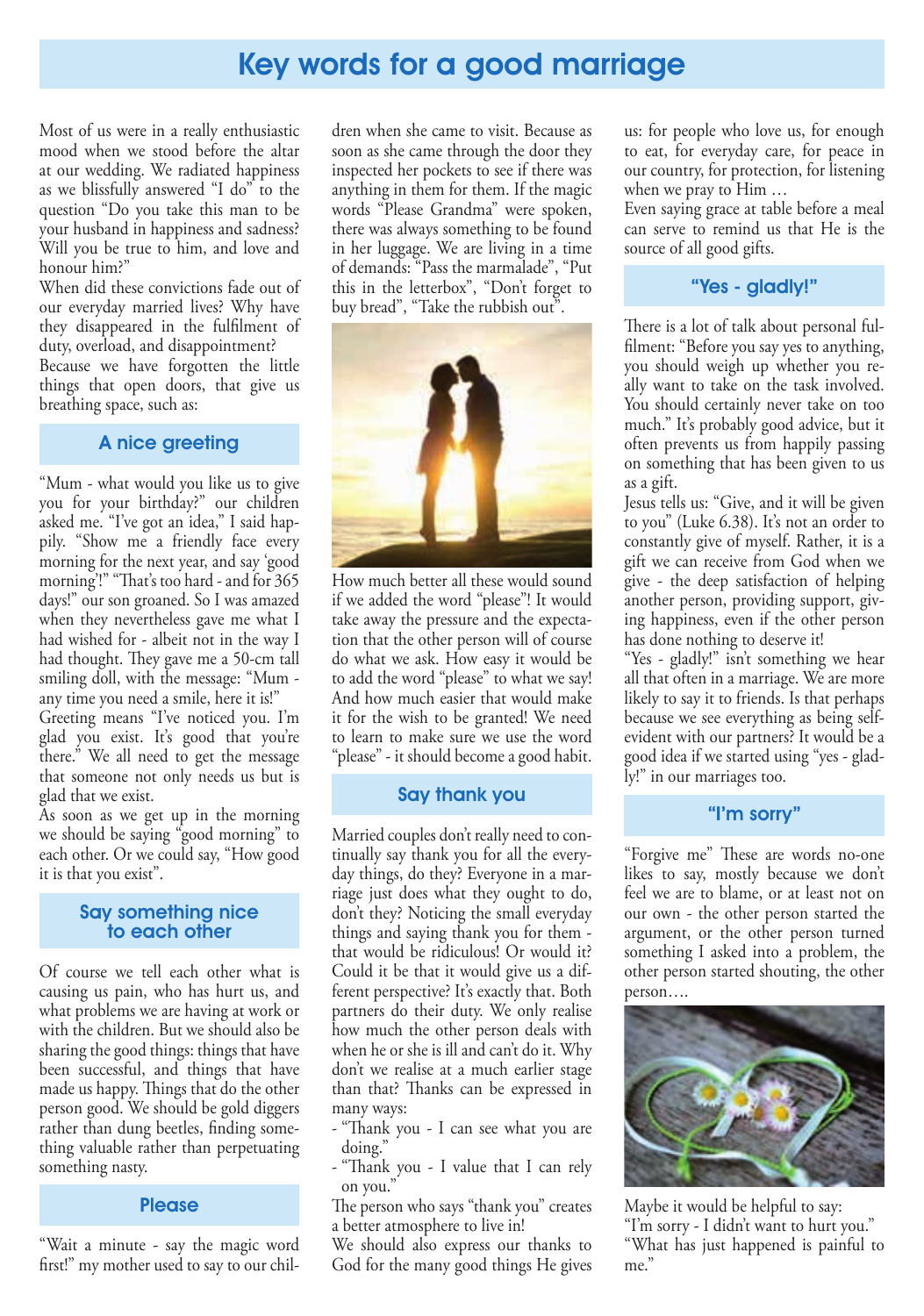"I didn't mean it the way you thought." "I'm sorry" (if we really mean it) means that I have to cope with the other person being unwilling - or not yet willing - to forgive me, even if perhaps I don't feel that I am in the wrong.

We shouldn't say "I'm sorry" just for the sake of peace and then continue doing the same thing and hurting our partner all over again.

Ruth Heil

#### To think about

If God treated us the way we sometimes treat each other, we would all be dead! He greets us every morning with the first rays of sunlight. He lets flowers grow even though we walk right past them without a glance. He promises to be close to us, yet we don't even notice how much He takes care of us. It's time to thank Him too, and confess that we are sorry.

#### **Prayer**

Lord, how thoughtlessly we often treat each other in marriage! You instituted marriage specially for us, because you saw that it's not good for people to be alone. Lord, please give us watchful eyes so that we notice the good things, a tongue to express acceptance, ears to listen helpfully, and readiness to forgive. Lord Jesus, thank you for listening to us!

# News from Africa

### Burkina Faso

Activities are gradually restarting despite the pandemic. So we went to Loumbila for a conference on the theme "I love my husband/my wife". First, we have de fined and explained the 3 types of love ("phileo", "eros" and "agapao"), because

my love for my spouse must be imprinted with these three types of love.

But marital love is often endangered by "enemies" such as differences between spouses (physical, psychological, cultural differences, etc.). A big enemy is lack

and we talked about family planning. We emphasised one characteristic that is not as strong among us humans as it should be: patience. It takes patience to get to know each other properly, to understand the other person's differences, to accept them and see them as a benefit for the relationship, because they make

As it is written in Colossians 3.12-13: "Put on then, as God's chosen ones,

complementarity possible.

of communication or poor communication. It affects, and sometimes slowly but steadily, destroys the harmony of the relationship. The other enemies we have talked about are pride, the pressures of

everyday life, the selfishness of human nature, the refusal to forgive ...

How then to maintain love? We highlighted some key points such as meeting the basic needs of the other; endure and forgive each other (Colossians 3:13); accept faults, because we are human beings and not angels; show respect; dare physical contact; forming a team etc.

In conclusion we stressed that love is priceless. The proofs of love are found in gestures, behaviors, looks, words. So, let's choose to love my wife/husband and pray for him/her.

holy and beloved, compassion, kindness, lowliness, meekness, and patience, forbearing one another and, if one has a complaint against another, forgiving each other; as the Lord has forgiven you,

According to the young married couples, these topics are very popular among young couples wanting to commit themselves to a lifelong relationship.

Jean Mpitarusuma

so you also must forgive."

Albert and Elisabeth Thiombiano

### Burundi

A conference was held in Rutegama to prepare young people for marriage. Founding a family is a serious business. The family is an institution that is based on love and knowledge. The future couple has to know something about how to grow in their relationship. That is why we spoke among other things about the responsibility of husbands and wives in marriage. We gave them some advice on achieving harmony in their marriage,

### Cameroon

We travelled to the northern part of the country to provide support for widows, with material and spiritual help. Altogether 47 widows were present, more than we expected. But it all went well. Pastor Ndoula spoke on the first day, and Esther Maya on the second. The evenings were given over to discussions, prayers and listening to the widows. We also offered a workshop for making soap.

The topic Esther Maya dealt with was 'What are we dependent on - God or our own wealth? What are our connections? What are we attached to?' The aim was to



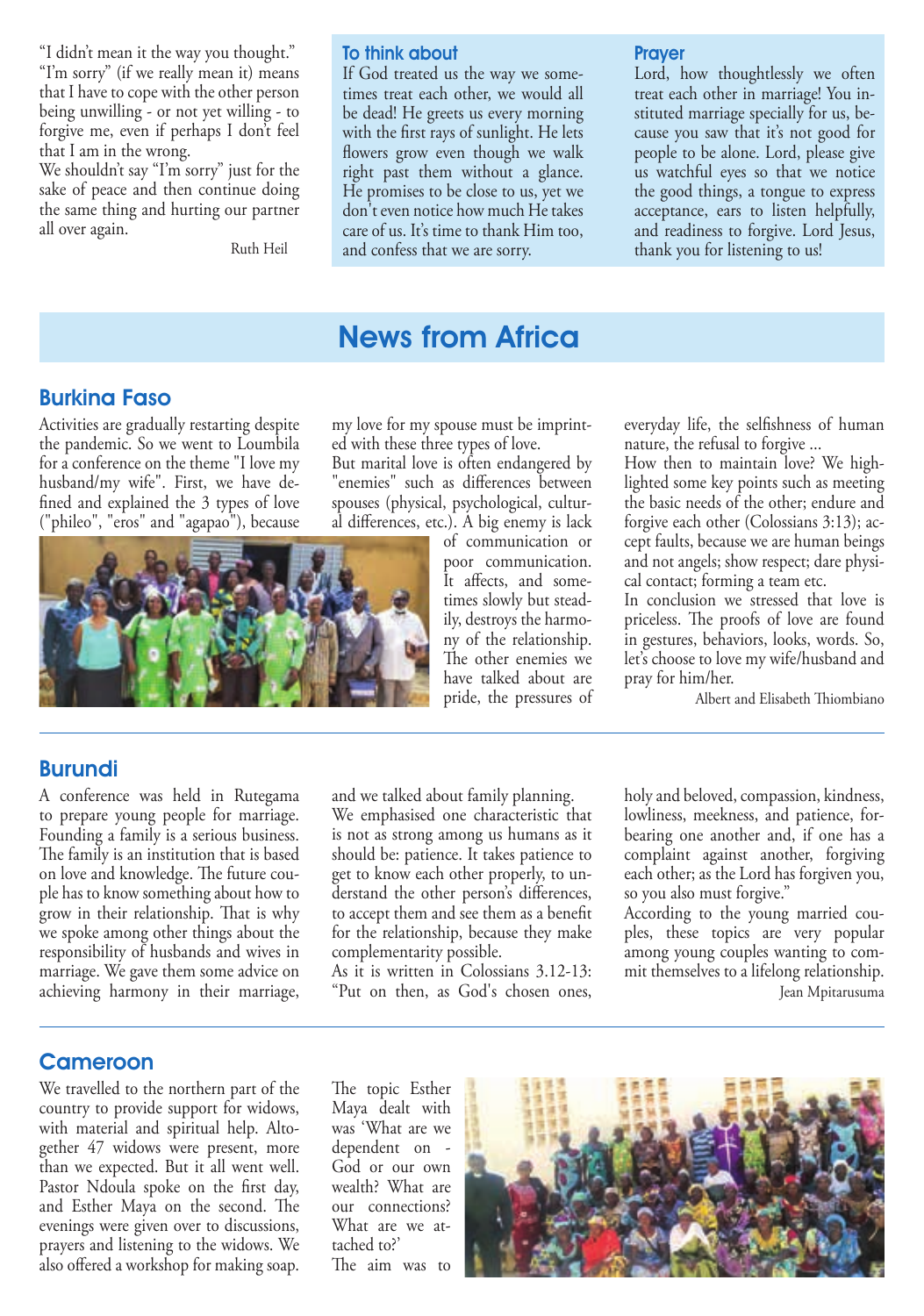encourage the widows, who have a dif ficult life, and to think together with them about our lives as women, widows, and above all as Christians, in a world in which material goods occupy a very large space. We all long for a better life, and this often makes people do all they can to achieve prosperity. And where is God in all that? What place do we allow Him in our lives? In Luke 12 we read what happened to the rich man who chose to ignore God.

What interests us? What are the dangers of a too strong attachment to material goods? The Bible reminds us that we are foreigners, travellers on this Earth. We should not forget this, since – as Paul reminded Timothy – it is love of money (or of anything that takes the place of God) that is the root of all evil (1 Timothy, 6.10). Striving for wealth can lead to theft, fraud, and even prostitution – it is a real danger for Christians and even more so for poor widows. The quest for material goods often leads to estrangement from God. Having wealth is not enough to have a good life, as we think of it. Humans need something else. Jesus said, "Man does not live by bread alone". It is a fact that it is not possible to buy salvation, peace of mind, true joy, or real friends.

Are Christians not allowed to be rich, then? No! We can own possessions. What is important is that we ask ourselves how we got them, how we use them, and what place God has in all of it! Do we put God in first place, since it is not possible to serve two masters (Matthew 6.24)? Let us remain attentive, as little by little the things of the world turn us away from God, without our noticing, and that closes Heaven's door to us.

At the end we urged these brave women to not give up.

Esther Maya

### Central African Republic

At the end of May, 15 couples gathered 22 km from Bangui to take part in a seminar organised by FLM. The participants included couples who did not yet know FLM but were interested in its work, so Brigitte Tamboula (the leader) and Williams Moloby started by presenting FLM's work. Then Jocelyne Ngokoli spoke on the subject of 'Keeping the flame for each other alive'. She said that it was sometimes difficult, after a few years of marriage, to value certain things and even to put up with them. Even after a couple has been together for some time, each partner gradually discovers more and more about the other – an engagement doesn't last long enough for that to happen. At the beginning of the relationship, each partner sees the best side of the other, but if the relationship is to stay harmonious, there are a few points that need to be taken into consideration. It's important to agree on the important things, to talk about the causes of potential conflicts, and to try to resolve problems. It is also important to agree on how money is to be handled, how the household is to be run, etc. Marriage partners must ask themselves

how far they are prepared to go in making con-<br>cessions, The cessions, discussion after this first talk became quite heated!

The following day the session resumed on the topic "Myths

about love, and the various stages in the life of a couple". Love is based on both reality and imaginativeness.

The relationship develops in stages, which we all go through. At the beginning of a relationship, when we first meet, it's magical. Then, at some point, the couple gets married and gradually routine sets in and weighs the relationship down. As time goes by we discover the other person's weaknesses and go through the stage of 'de-idealisation'. The masks fall away. It is not for nothing that the first years of marriage very often end in separation or divorce. To overcome this crisis situation, the marriage



partners must be in a position to accept their own weaknesses as well as those of their partner, and face up to reality. The life of a couple is like a journey, requiring lots of adaptability to face its many challenges.

After a question time, Pastor Williams continued on the subject of "The counsellor and the helping relationship". Then on the Sunday morning (it was Mother's Day), the husbands surprised their wives by preparing and serving breakfast, and giving them a small gift. The wives were quite moved by this token of their husband's love.

Brigitte Tamboula, Williams Moloby

### **Chad**

We are back to working almost normally again. In 2020 the pandemic interrupted our entire programme.

Since our FLM members live scattered throughout the country, we communicate a lot by phone; it is only people living in the same area who are able to meet frequently. We had to wait until December 2020 to be able to resume all our activities.

During the pandemic, however, we didn't completely give up our activities.

FLM does couples a lot of good, and we couldn't leave them on their own. Since we weren't able to travel for training sessions, we went to the families and counselled couples individually. We were in contact with 16 couples who have been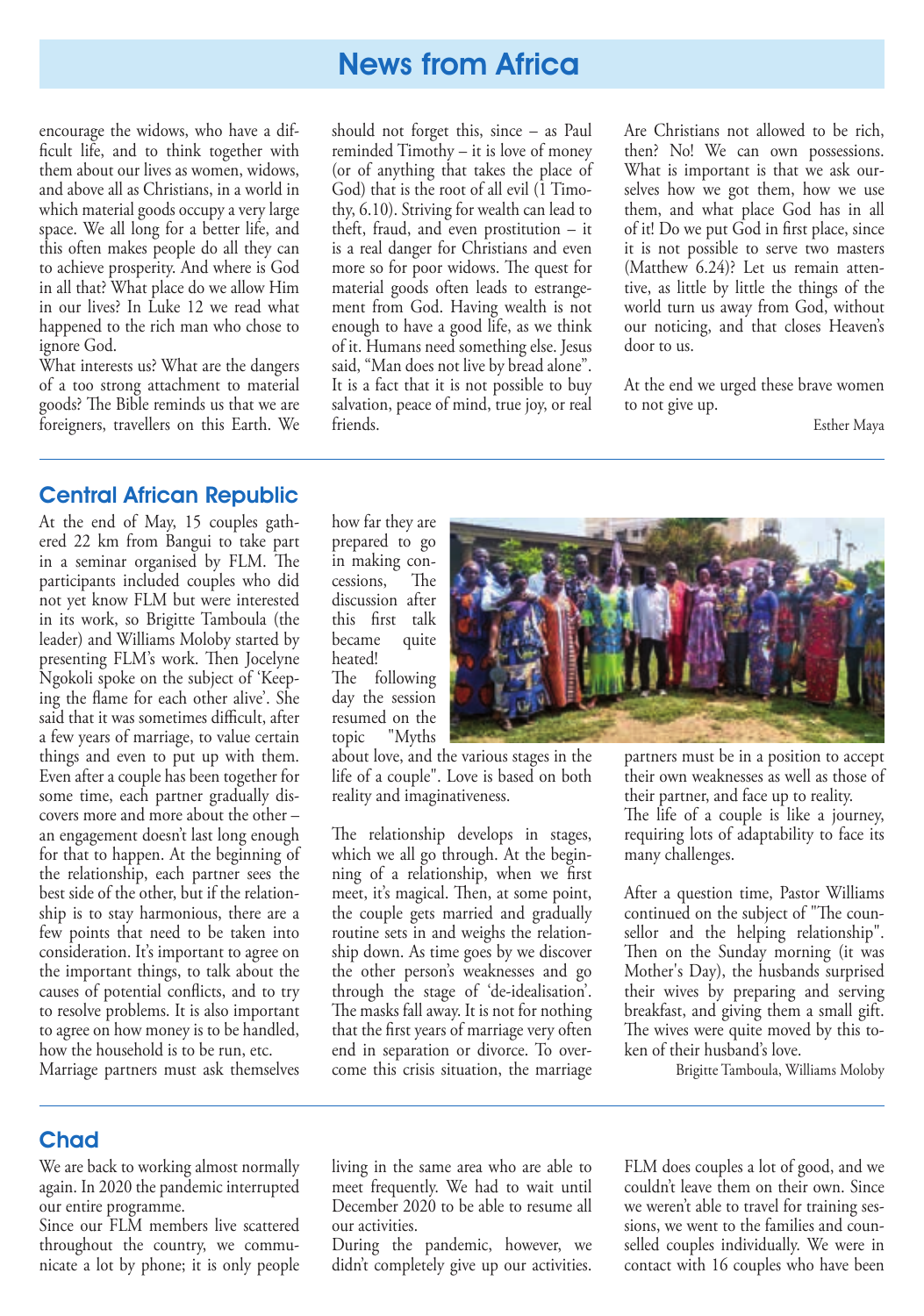

reconciled, and they are now doing well. Since then we have been contacted by a number of couples wanting help to get back to living in harmony together again. We see the effect and the witness

### Congo Kinshasa

"Keeping me pure until marriage," this conference brought teenagers together for a Christian film called "Difficult Choice." 87 young people followed the film and the discussions with interest.

In his radio program "Youth at the crossroad of life", Jean Bosco Inyamwenyi brings up the topic "the family, a place of life"- the aim being to draw attention to the role that the family plays in society. The family is the only "factory" of men and women and their behavior. He insists on the role of parents. The quality of the relationship between father and mother is a source of family security or insecurity. Thus the Bible invites the spouses to love each other in order to develop a harmonious relationship which not only secures the children, but brings joy and peace. Children are invited during these teachings

of our work. Since March this year we have been active again. We organised a training session in Bessouma (130 km from Sarh) and a youth camp in

Balimba. About thirty couples took part. We developed the topics "Crises in marriage", "External pressures", and "The place of the child in a couple's relationship".

The youth camp was for young people between the ages of 15 and 25. For three days, we talked about "Friendship, engagement and marriage" and discussed the subject. More than 300 young Christians attended the event. A lot of time after the talks was given over to discussion, and a good number of the young people committed themselves to staying true to the Lord.

We had a training session in August and planned another for December, as long as the pandemic situation permits.

Nicolas Sambaye

to be more thankful to their parents.

Lydie and Jean Bosco Inyamwenyi also hosted a conference on the theme: "Drink the water from your cistern" to draw the attention of the couples to the quality of the water that should be drunk. It is important that everyone cleans up their cistern and continue to pour water into it to avoid any stock shortage. Cleaning up the cistern is a behavior that is good for others. To put water in the cistern is to speak the language of love for the other and to continue to show the other the love that is the pledge of a lasting relationship.

Before the pandemic, we had marriage counselors trainings in Kinshasa. We resumed sessions in July and closed the season in October. Some of the couples formed at the center are active in their



churches and thus facilitate the holding of FLM activities at the local level. We plan to have teachings on marriage preparation, because young couples have a lot of problems and need good preparation before marriage.

Sometimes we also organize seminars in the provinces where there are FLM cells. Idore Nyamuke or Jean Bosco takes advantage of their professional trips to the provinces to give some FLM teachings to couples.

Idore Nyamuke, Jean Bosco Inyamwenyi

### Ghana

### In memory

Thomas Havor, the leader of FLM Ghana, died suddenly on 8 February 2021. He was a pillar of stability for all those who



were looking for the Lord. He devoted himself entirely to his heavenly Master and brought before Him every problem that needed a solution. Through his belief and his perseverance, Thomas was an example for thousands of his fellow Christians. Together with his wife Florence, they were a team that won the hearts of their audiences.

Whenever the Lord had work for him to do, Thomas always heard the call. The fruit of his obedience is very rich. Now Jesus has called him one last time. This time it was

not for a seminar or counselling - it was a call to come home for ever. The Good Shepherd wanted him to join His flock in heaven - or in other words, "Rest a while" (Mark 6.31). After serving Jesus tirelessly, he has been invited to enter into eternal rest. Dr Billy Graham once said that when he left this life he would not be dead: "I will just have changed my address; I will have gone into the presence of God." That is what Thomas has done. He has followed his Master's call, and he is now in His presence.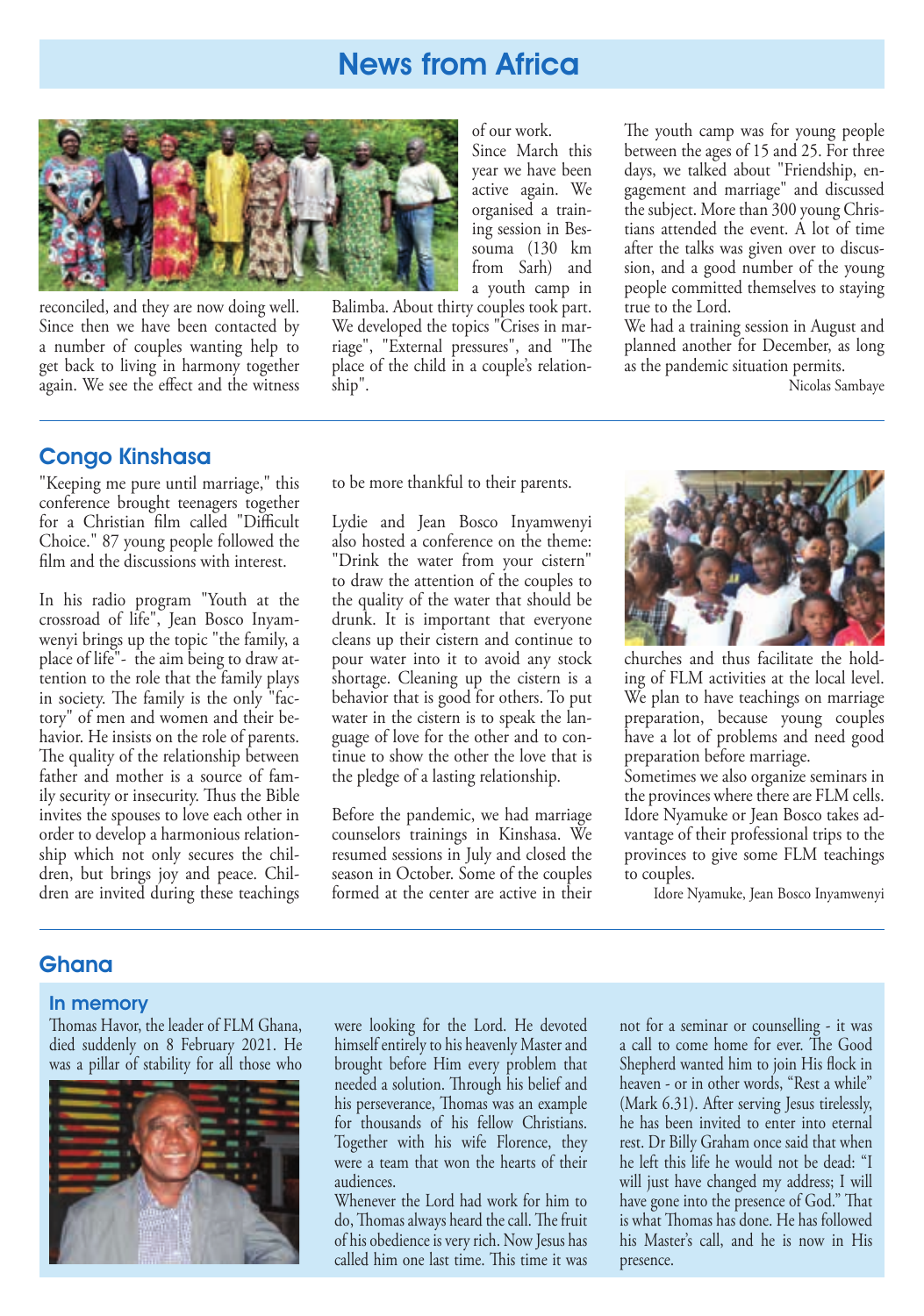

We organized a training in a suburb of Accra for the Methodist Church.

Ivory Coast

A marriage seminar was held in Dabou with 21 couples. The subject that we dealt with later was "Harmony and complicity in marriage".

In the introduction, we recalled that God is the author of marriage. To have a close relationship with the spouse is the plan of God; but this means taking the risk of being hurt, misunderstood and having conflicts.

Marriage is a gift from God. And God has given guarantees so that the couple can Hourish in marital harmony. This divine institution has rules in order to function properly. In Genesis 2:24, God gave the statutes of marriage: leaving, clinging, and becoming one flesh.

By marrying, the spouses are no longer under the authority of their parents. They leave home and can lead a life of their own. Then they have to bond with each other, that is, their love has to grow. One becomes the confident of the other

The sessions were organized on Friday evenings and Saturdays, in all we had 9 Fridays and Saturdays, and 29 topics were studied such as: the stages of marriage in Ghana, the purpose of marriage, choosing a mate, courtship, communication in marriage, resolving conflicts, the uniqueness of biblical marriage, external pressures in marriage, parenting, counseling techniques, cyber counseling etc. At the end of the training the participants filled membership forms

and they share the joys and sorrows and their life of faith. It is only when these 2 steps are completed that the couple will become one flesh, so to speak. This com-

However, there are certain rules to respect in order to have a harmonious relationship, such as accepting the spouse in his personality, spending quality time together (watching television together does not count), helping each other. Being partners in a relationship requires a great deal

In this way, the relationship becomes more intimate, the spouses get to know each other better, understand each other better and support each other unconditionally. It takes time to achieve this. The closer the relationship, the more satisfying it is for both spouses, as it also fullls

Ipou Gbangbo

plementarity takes time.

of trust in each other.

emotional needs.

to become members. With time, that is after the new members have gone through further trainings in terms of workshops, a new branch will be inaugurated.

Another activity was the second phase of training of the young couples we started before the sudden demise of Th. Havor. In all, four topics were discussed: goals setting in marriage, roles in marriage, Christian marriage, and parenting.

Rev. K. Essibrey-Annan, Rev. B. Lartey

### **Madagascar**

Most of the members of Mission Vie et Famille are doing well, despite the pandemic which has affected our country more than before and which has caused many deaths. Two members died of the Covid and a dozen who had been infected, have recovered.

We have almost no activity now. We will meet to see how and when our activities can start again.

Manoa et Noro

#### He rests in peace



Gustave Lalaharivony was from the very beginning a member of Family Life Mission Madagascar; with his wife Nirina, they were among the founders of the mission. From 2016 to 2019 he was the national director. He was a devoted Christian who worked with the Malagasy team to set up the ministry. When he and his family attended a funeral, they contracted the coronavirus. He died of complications from this disease in early May. He spent his last hours in worship and prayer. He is now in the presence of his Master whom he loved so much and whom he served with dedication.

### Liberia



Activities started again, because the needs are great in this time of pandemic. Many are distressed. Following confinement at home, conflicts between spouses or family members worsened.

We were able to organize a few conferences on couple and family themes. One of the themes we often discuss is "Prioritization - conflict between family and work or / and church".

It's amazing how many couples - even Christian - experience unhappy marriages. They suffer because they can't reconcile family and professional life. Often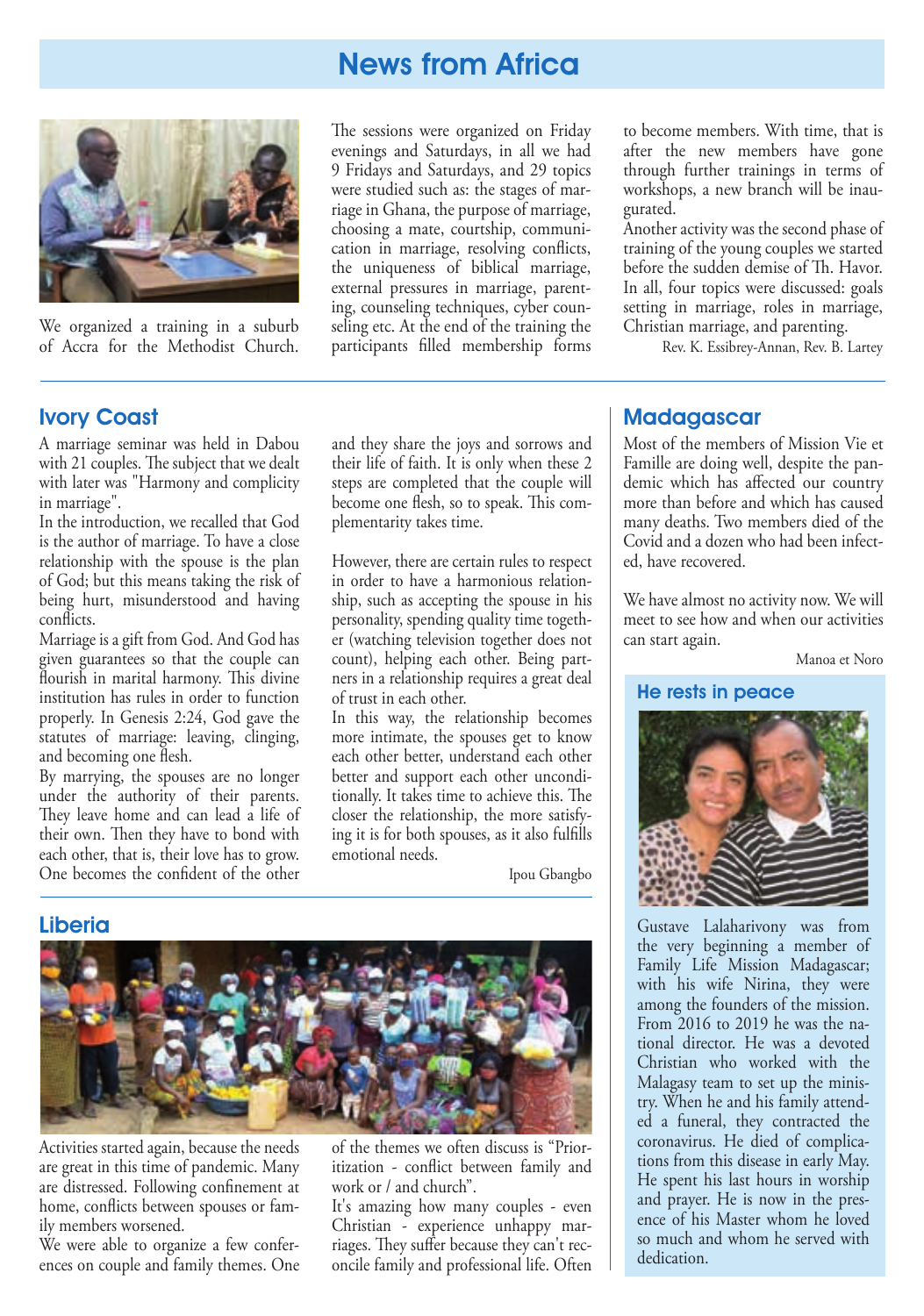husbands have this problem. They are expected to be very involved in the ministry (if they are pastors), in their profession, and sometimes extended family members have high expectations as well. They believe they can - and should - meet all their expectations. As a result, the spouse's attitude towards ministry or work changes. The spouse no longer feels important; she

### Mali

We were able to organize our annual conference with 109 participants. "The management of conflicts in the Christian family", this topic was proposed because many had difficulties in resolving conflicts.



Marriage is the most intimate relationship possible, after our relationship with God, and it brings to light the best and the worst in us. At the heart of the problem is our selfishness: everyone wants to put

even feels guilty if she shows her needs. She feels alone and abandoned. Often the spouse tries to adjust or becomes bitter, resentment towards the overly busy spouse and his or her job or ministry. This is not the right attitude. Spouse and family should be number one, as it is written in Genesis 2:24, because we cannot become one with our church or our

work.

We also do sensitization on the radio, we create new cells in various communities, we do the helping relationship etc.

We value the support we have received, and we thank our loyal FLM members for their collaboration in the interests of the needy.

William Kettor

their needs before those of others. Con flicts are inevitable. As a saying goes: If you say "come, let's join together", you also say "come, let's quarrel!". Everyone knows conflicts, and in a couple the sources of conflict are multiple. But for Christians how to deal with them must make the difference. In a Christian couple, if we argue, we do not have a street fight, but boxing by respecting certain rules. In a street fight, there are no rules, anything goes. Many couples do not know "how" or where to talk about their conflict. They argue in front of the children, in the car ... so it is better to talk about it or to argue alone.

The Bible discusses the attitudes that

husband and wife should adopt, especially in 1 Peter 3.1-8, Ephesians 5.21-33. Applying Philippians 2.3-13, especially verses 3 and 4, would overcome many obstacles: "...Do nothing from selfish ambition or conceit, but in humility count others more significant than yourselves. Let each of you look not only to his own interests, but also to the interests of others."

To have a fulfilling relationship, everyone must apply biblical truths to their lives and prioritize their relationship with the Lord; the problems will no longer be insurmountable.

Pastor Dinguibirèye Poudiougo

### Rwanda

We, members of the FLM, teach families to live in harmony on the basis of the Word of God and emphasize dialogue. When there is no dialogue between the couple, the consequences are catastrophic. Our ministry is to help ... commu-

nication is a valuable tool. We use dialogue with people in need, starting with our families. The results are positive, the spouses can forgive each other and have a happy life.

We are facing different issues during our helping relationship sessions such as a conflict between  $2$  wives and the husband of one of them. One of the 2

women had heard rumors accusing her husband of giving money to a woman who was previously her friend. As you can imagine, this created a big argument. While chatting with each other, we were able to discover that the rumor came from people hating the couple - of course it was inaccurate. They asked for forgiveness.

Another couple wanted advice on how they could help conflicting neighbors. Sometimes couples come to us because they don't know how to properly educate their children. Some have come because they need help like an old man because his children weren't looking after him.



We often discuss among FLM members how we will share messages through the WhatsApp group regarding conflict resolution while waiting for the pandemic to end. Fabien Semivumbi

### Sierra Leone

We were able to provide help to people in need as a result of the pandemic. We decided to look into the difficulties facing these families to find out which were in most urgent need of help.

FLM gave some families in quarantine food items such as rice, cooking oil, onions, fish, etc, as well as protective masks.

They were pleased with this support and

thanked FLM, particularly one family that had been in quarantine for nearly three months as there had been six positive cases in the same family.